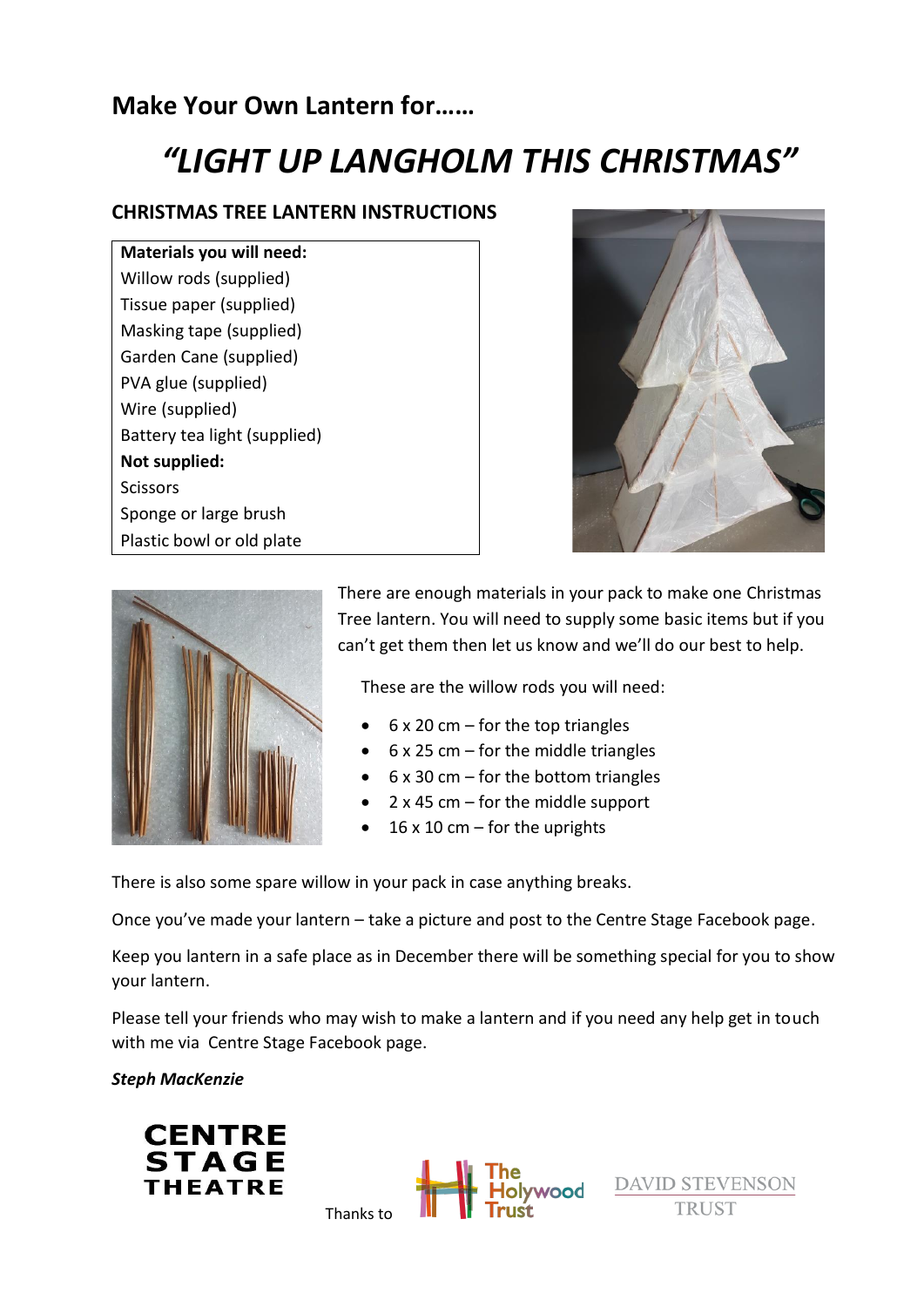



### **Building your Lantern**

- 1. Use the 20 cm willow rods to make two triangles for the top part of the tree. Use a piece of masking tape to fix the willow rods together at the corners.
- 2. Use the 25 cm willow rods to make two triangles for the middle of the tree.
- 3. Use the 30 cm willow rods to make two more triangles for the bottom of the tree – you should have six triangles altogether.
- 4. Starting with the bottom triangles, lay the triangles out on top of the two long middle support willows, so they are overlapping.
- 5. Tape each one in turn at each join until you have three triangles attached to each support, forming two tree shapes.



**Tip – try and make sure that your tree shapes are roughly the same**

- 6. Start attaching the 10 cm uprights to each join on the first Christmas tree.
- 7. Stick an extra upright 2 or 3 cms away from the middle at the bottom as shown in the picture – you will need this to attach a light to later.

**Tip – if your willow gets a bit too thin, you can stick two pieces together to make it stronger.**



- 8. Using the tape for each join, attach the second Christmas Tree to the top of the uprights. This bit is fiddly – don't worry if it looks a bit wonky or messy  $\odot$
- 9. Use the wire to make a loop at the top of the lantern – wrap it around a few times and then secure it with tape to make sure that there are no sharp ends sticking out. You need this for hanging the lantern up later.